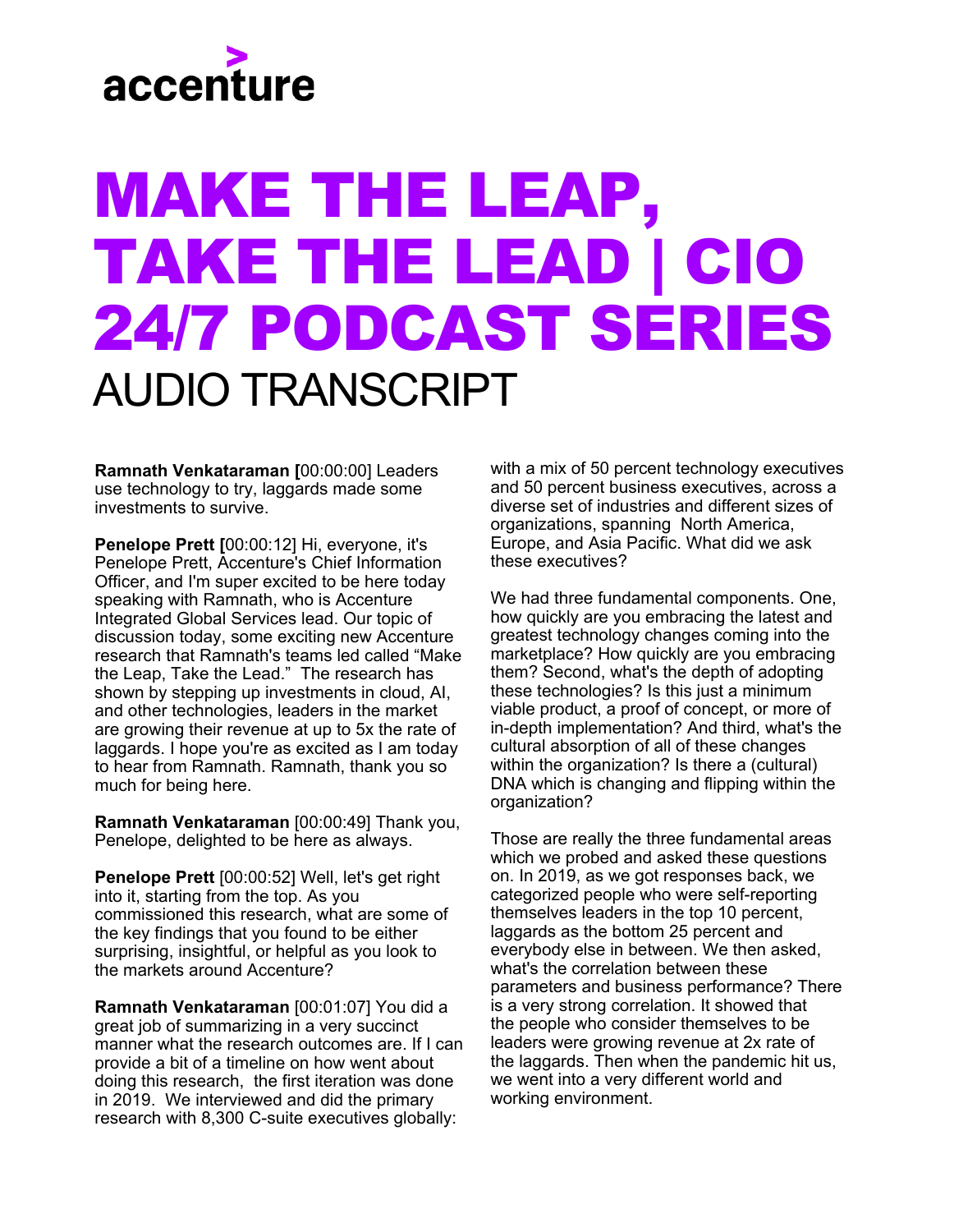

We wanted to do a recheck on business impact of the pandemic, was technology, a big driving factor in business results of what happened? We did an accelerated revision of that research [and published results in Make the Leap, Take](https://www.accenture.com/us-en/insights/technology/scaling-enterprise-digital-transformation)  the Leap. The name provides bit of a clue on the research outcomes. The new research included a similar spread of organizations across the globe, different industries, and different sized companies, across 4,300 executives against split equally between business and technology. And the results are what really surprised me. I was expecting a little bit of validation of the first research, , but the extent of the validation was quite dramatic. Leaders were growing not at 2X but 5X, 5X, which means there's a quantum difference between how leaders were using technology to drive business growth vs what laggards were doing, the gap was dramatic.

That was the first big outcome that surprised me. The second outcome showed that the winner takes all. We did a little bit of an analysis and a new group emerged, almost 20 percent (18%), that really broke away and created almost a separate category, we call the leapfroggers, growing at 4X revenue. They were doing better than the leaders from the previous research and almost catching up with the leader's revenue growth of 5X, demonstrating that it's not winner takes all. If you are strategic and thoughtful in implementing technology and all those three parameters, then there is opportunity for you to drive quantum business growth. That's my color commentary and a summary of the research, Penelope.

**Penelope Prett** [00:05:05] And as you get more specific about what separates the different categories, can you talk a little bit about what leaders are doing that is so very different from laggards?

**Ramnath Venkataraman** [00:05:16] As I said, the investments that were really driven topdown continued to accelerate during the pandemic. The leaders doubled down on technology investments. For example, 70% of leaders continued to accelerate their investments in hybrid cloud and cloud security. Likewise, with IoT and artificial intelligence.

They doubled down and made it (changes) pervasive across the organization and tied closely to business results.

Second, it was democratization of technology. It was not something sitting within just the technology house of the organization but (investments) were pervasive and created an environment where DNA of the organization was to embrace technology, and everybody became a digital worker. These are the two big call outs which accelerated the difference between leaders and laggards. Leaders use technology to try, laggards made some investments to survive. That is the big difference.

**Penelope Prett** [00:06:19] I think at Accenture, Ramnath, we were fortunate to be leaders, in that our leadership had a vision for how to drive early into Cloud and A.I. It made a fundamental difference in our position, both pre and post Covid. It's allowed us to have the right foundation for now, all these new investments that we want to make, to build out our SAS backbones, to have a corporate data fabric. Right? With insights at the speed of business, but not everybody had that luxury. When you look out in the market and you see the category called Leapfroggers, how have they been able to catch up late in the game and sometimes even leap ahead of their peers?

**Ramnath Venkataraman** [00:07:01] Great point. First, I use Accenture as an example. Penelope, thanks to your leadership, we had the ability to not just survive but thrive during this pandemic. It has been due to the foresight and investments that Accenture made (in Cloud etc.). As a result of these investments, that we were able to overnight, completely switch to a remote environment for 500,000 people, without dropping anything from an employee experience and more importantly, from a client experience. This was critical for our success. Now, coming to a question on what did leapfroggers do that was a little bit different? What helped them?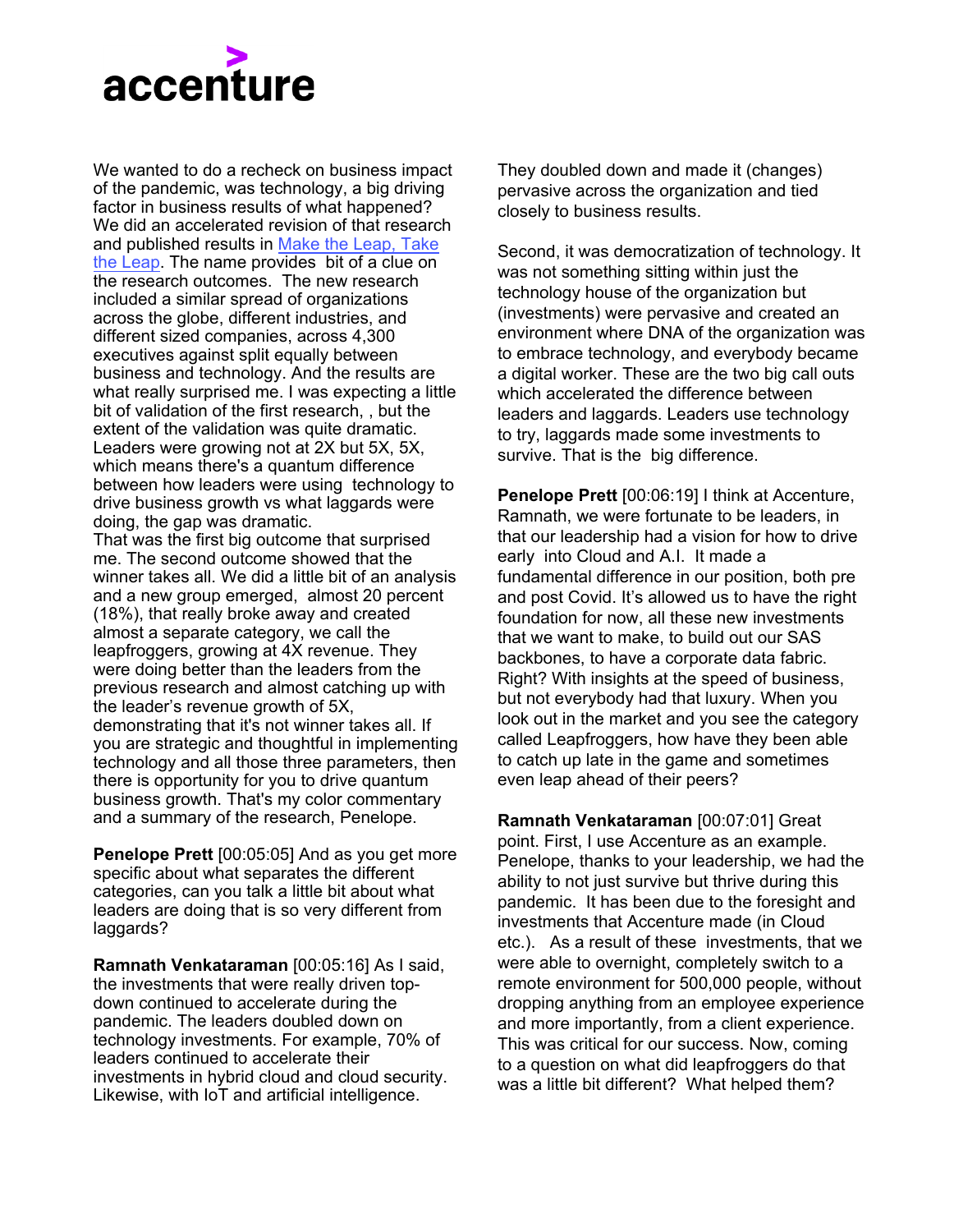

I think about this and it's articulated in the report, too, to look in terms of 3 R's. You need to Replatform and what do I mean by Replatform? You need to move in a very structured, planned manner to the cloud, create the right agility and flexibility in your organization, not just for meeting technology goals, but for meeting business goals. The first "R is Replatform but that alone is not sufficient. The second R is reframe.

You need to have a different mindset and think about technology as a driver for growth, not for keeping the lights on. What t do I mean by that? If organizations are spending hundred dollars on technology and seventy out of that hundred goes into sustaining the existing engine, you're not leveraging the power of technology to drive business growth.

You need a conscious mindset shift to really use technology, use the power of technology to make that flip. To say that over a period, my spend shift will be to 70% driving business growth and 30% sustaining and keeping the lights on of the existing business. That is the reframe imperative. The third R is reach, which is how pervasive is the adoption of technology? Like I said, it's not just within IT that you need to embrace technology, but you need to make it pervasive. The entire organization needs to become a digital worker driven, so you can leverage the power of technology and driving growth. If there is one thing that people should remember it's the 3 R's - Replatform, Reframe and Reach.

**Penelope Prett** [00:09:20] The research itself is so very interesting and in and of itself. Right. It's kind of shock and awe when we talk about the revenue uplift possible for leaders versus laggards (bottom 25%). Are there any other shock and awe examples or use cases that you frequently quote from the research when you're talking to CIOs and CTOs about the market?

**Ramnath Venkataraman** [00:09:39] I agree. I can give you examples from each one of the three R's that we spoke about - Replatform. A lot of us are familiar with Santander Bank Group. They were really hit hard by the pandemic.

They're very strong in countries like Europe and Latin America, which were severely hit by the pandemic. Santander made a conscious investment, working with Microsoft, to create a digital online channel. To shift away from an inbranch only experience to a digital experience. The outcome of that was a significant leapfrog for them. When the pandemic, they experienced significant growth in volumes. They came out really doing well from a business point of view because of the foresight and the investments made to replatform. In terms of reframing, a good example is the retailer Carful, they chose to invest in an online digital channel and shift away from brick and mortar. They also made a conscious flip and spin on what they wanted to do with the digital channel. They partnered with Google, including creating very innovative ideas through Google labs, creating customer experience to make the online channel very strong. They did a conscious flip to spin and reframe how they were thinking about their business.

Finally, regarding reach, a great example is Vodafone and their partnership with Universities. They create an ecosystem where several people within their organization could really expand the region coverage of technology. They came out really well at the end of the pandemic, leapfrogging past their competitors. We have many examples of people doing really well across the three R's.

**Penelope Prett** [00:11:28] So the stories are fascinating. The research is compelling. Let me now ask you at the close of the call, the question that I asked of all my guests on behalf of my fellow CIOs and CTOs do you have some practical advice steps that companies can take right now to eventually move into the leader category?

**Ramnath Venkataraman** [00:11:48] The advice that I have is to follow your (Accenture's) approach.